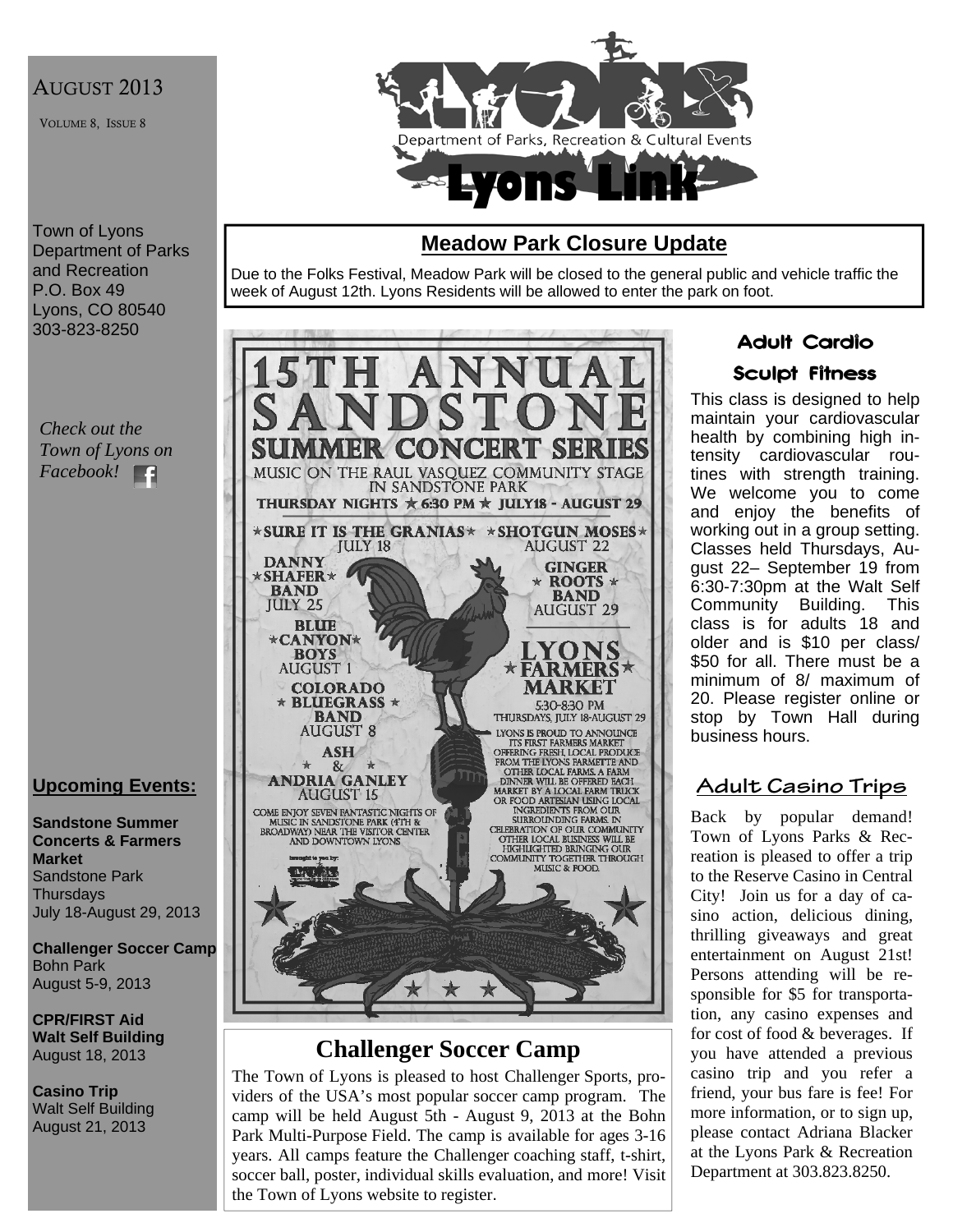# *Seated Fitness*

This class is designed to help maintain your cardiovascular health, strength, and flexibility while sitting. This class is for ages 50+ and is free. Classes will be held the last Wednesday of each month at the Walt Self Community Building. Next class will be held Au-

### **All Levels Power Flow Yoga**

This class will focus on Vinyassa Flow Yoga with an emphasis on functional strength, core stability, flexibility and proper alignment. In class we will connect traditional yoga postures using breath. Adding elements of organic movement, we will move, flow and engage in new, fun and challenging ways. This class is for the beginner and experienced yoga participant. Classes held Thursdays, September 5– 26 from 7-8pm at Rogers Hall. This class is for adults 18 and older and is \$17 per class/ \$60 for all. There must be a minimum of 5/ maximum of 20. Please register online or stop by Town Hall during business hours.

# Reduce your risk of falling!



Come join us pm Wednesday, September 18 from 12:30-2:30 at the Walt Self Community Building during Fall Prevention Week to learn how you can get around more safely and with confidence. If you or anyone you know could benefit from some information

on fall prevention come join the conversation! We will discuss upcoming classes and will have onsite volunteers providing those interested with fall risk screenings.

# Monthly Activities at the Walt Self Building

Please note that days and times have changed. For your convenience all activities will now be on Wednesdays.

# Active Adult Arts & Crafts

Come join our monthly arts and crafts class on the fourth Wednesday of every month from 12:30-2:30pm. This class is free to all seniors in Lyons ages 50 and up. On August 28 we will be creating crafts with dried flowers.

# **Active Adult Game Day**

The first Wednesday of every month stop by for a game and conversation. This month we will meet on August 7th from 12:30-2:30pm.

## **Denver Botanic Gardens Trip**

The Town of Lyons Parks & Recreation Department is offering a trip for seniors to get a guided trip of this year's special exhibition at the Botanic Gardens. The tour will be held on Thursday, September 12 meeting at the Walt Self Community Building at 9:30am. The exposition features about 20 sculptures by Colorado artists. Participants will take an hour long guided private tour and then will have lunch at a choice of one of two cafés. Lunch prices range from \$5-\$10 or you can bring your own lunch and find a space around the gardens to enjoy. Everyone will have some time to explore the gardens on their own as well. Persons attending will be responsible for the cost of admission, which is \$14.00 per person as well as for any food and beverage costs. There is a minimum of 10 and a maximum of 17 participants. For more information or to sign up, please contact the department.

# **Brain in a Bag Presentation**

We are fortunate to have Dean Brittenham join us for a second time to share his expertise on how to strengthen your brain and its ability. This free presentation will be held at the Walt Self Building on Wednesday, October 16th from 12:30-2:30pm. Dean shares his research and gives out tools and exercises for people of any age to continue to develop and grow their brains. Dean's enthusiasm makes his presentation not only exciting to hear about but fun to try as you develop new tools to improve your life! For more information visit www.braininabag.com

# Denver Ballet

The Town of Lyons Parks & Recreation is excited to offer a wonderful opportunity for seniors to attend a showing of Giselle at the Denver Ballet. This trip is scheduled for Sunday, October 13th with a 12:30pm departure time. Giselle is described as a romantic classic which demonstrates how love can sometimes be more powerful than death. This particular showing is set to live music by the Colorado Ballet Orchestra. Come join us for a great day of theater, conversation and enjoyment. Transportation will be provided. Persons attending will be responsible for the cost of the ticket which is \$20, and any additional refreshments you would like. For more information or to sign up, please contact the Department. There must be a minimum of 10 and a Maximum 17. *Registration Deadline September 27*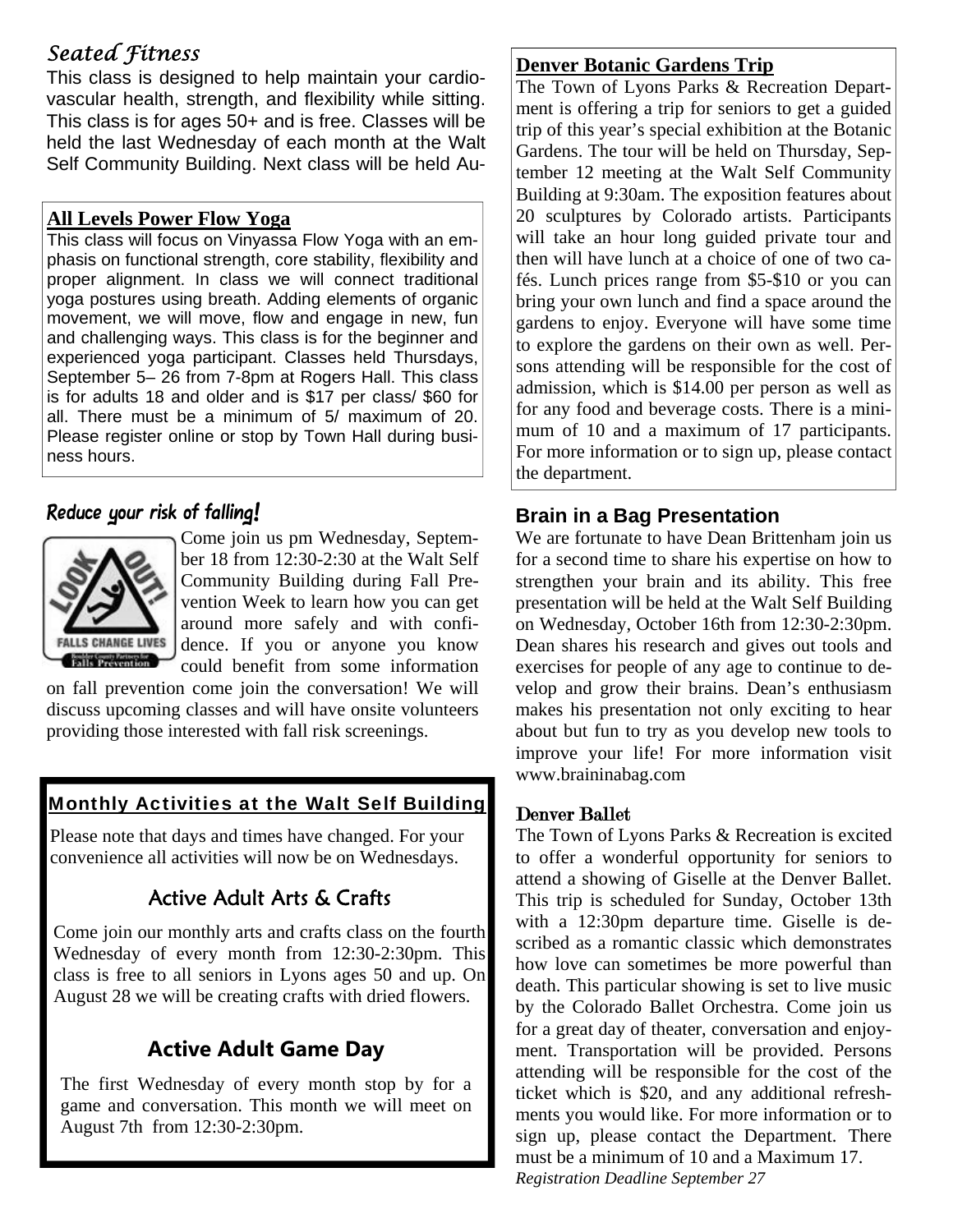#### HUNTER EDUCATION COURSE

The Town of Lyons Department of Parks, Recreation & Cultural Events is pleased to be hosting State of Colorado Division of Wildlife volunteers who will be teaching a hunter education course on September 14 & September 15th in the Walt Self Community Building. Classes will be on **Saturday September 14th 8am-5pm and Sunday September 15th 9am-3pm**. Please call 303- 823-8250 and leave a message with all names of those who will be attending and contact information to sign up for the course. A minimum of 15 participants are needed to ensure the class will be provided. A \$10 course fee will be collected the day the program begins.

## Beginner BMX Dirt Skills Clinic

These classes are focused on fun and are geared toward any beginner riders who have gone past training wheels. Ages 5 and up are perfect for this class. These classes cover safety, cornering techniques, stopping, confidence building and offer an introduction to advanced skills such as wheelies and bunny hops. Classes will be held on Aug. 4, 10 am- noon at Lyons Dirt Jump Bike Park. The cost is \$45.00 per class and will be taught by Plus Size BMX Instructors (All of whom are US ABMX Certified). There must be a minimum of 5/ maximum 20.

### Introduction to MTB riding

This class is geared toward teens and adults 13+, who are looking to advance their bike handling skills or get an introduction to off road riding. Classes will also include instruction on proper bike setup and maintenance. Classes cover: safety, cornering techniques, braking technique, how to use the terrain, confidence building and bike setup. Classes will be held August 4, 1:30 pm-3:30 pm at Lyons Dirt Jump Bike Park. Contact the department to register.

# Lyons Fall Coed Softball League

After a very successful summer adult coed league, registration for a fall coed league began on July 1. Eight teams are needed to hold the league which will play an 8-week season on Monday nights beginning August 19th and ending on October 14th. The team fee will be \$300/ team with a player fee of \$15 per resident and \$18 per non-resident. The registration deadline has been extend until August 12th or until the league is filled, whichever comes first. Be sure to gather your friends and register your team today!

### CPR/AED & First Aid

This American Red Cross course covers CPR & AED/ First Aid for adults, children and infants. Materials will be provided. Class will be held Sunday, August 18 or October 20th from 11am-5pm at the Walt Self Community Building. Class is for participants 12 and older, cost \$106.25. Minimum of 6 and a maximum of 20 participants. Please contact Heather at heather.deal@ci.longmont.co.us for questions. Register through the Lyons Parks and Recreation Department.

## Children's Pottery Class

Children are natural masters of pottery making. In this class students will learn pinching, coiling and sculpting techniques to make expressive functional and non-functional art work. This class is for ages 9 -14 and will be held at the Walt Self Building on October 21st-25th from 3-4pm. There is a \$50 fee and a \$5 material fee to participate in this class. Pieces will be painted with slips, under-glazes and fired to Cone 5. There must be a minimum of 8 and a maximum of 20 participants.

## Tennis anyone? Williams Tennis School Classes



This player development program is based on the modern game and high performance coaching principles. Players will strive to become competitors who

can intelligently construct a tennis point and learn to control and finish. Players will be taught solid footwork, fundamentals, world class mechanics, and a strong tactical and mental game. The primary emphasis will always be on fun. Players will learn good sportsmanship, court etiquette, and how to compete and win. The number one goal is to see all players thrive on and off the court and grow the greatest lifetime sport on the planet. All tennis classes will be taught by Steve Wiliams at the Bohn Park Mutli Use Sport Court on Saturdays September 7th, 14th, 21st & 28th. Kids 10 and under –Red Ball (Ages 5-7), held from 9:30-10 am, 10 and under –Orange Ball (Ages 8-10) held from 10-11 am, kids High Performance Tournament (Ages 11-17) will be held from 11- 12:30 pm. Adult Drills/ Skills (All levels welcome) will be from 12:30-2pm. All classes for adults and kids cost \$6 /.5 HR, \$12.00/1 HR or \$18/1.5 HRS. There is a maximum 8 participants per session. Register thru Lyons Parks & Recreation.

# **Intergenerational Arts and Crafts**

Lyons seniors and youth ages 4-10 years old are invited to take part in a arts and crafts day. This session is free and will be held on Wednesday, October 23 from 2:45-4pm at the Walt Self Community Building. Participants will get to engage with one another and enjoy making crafts together.